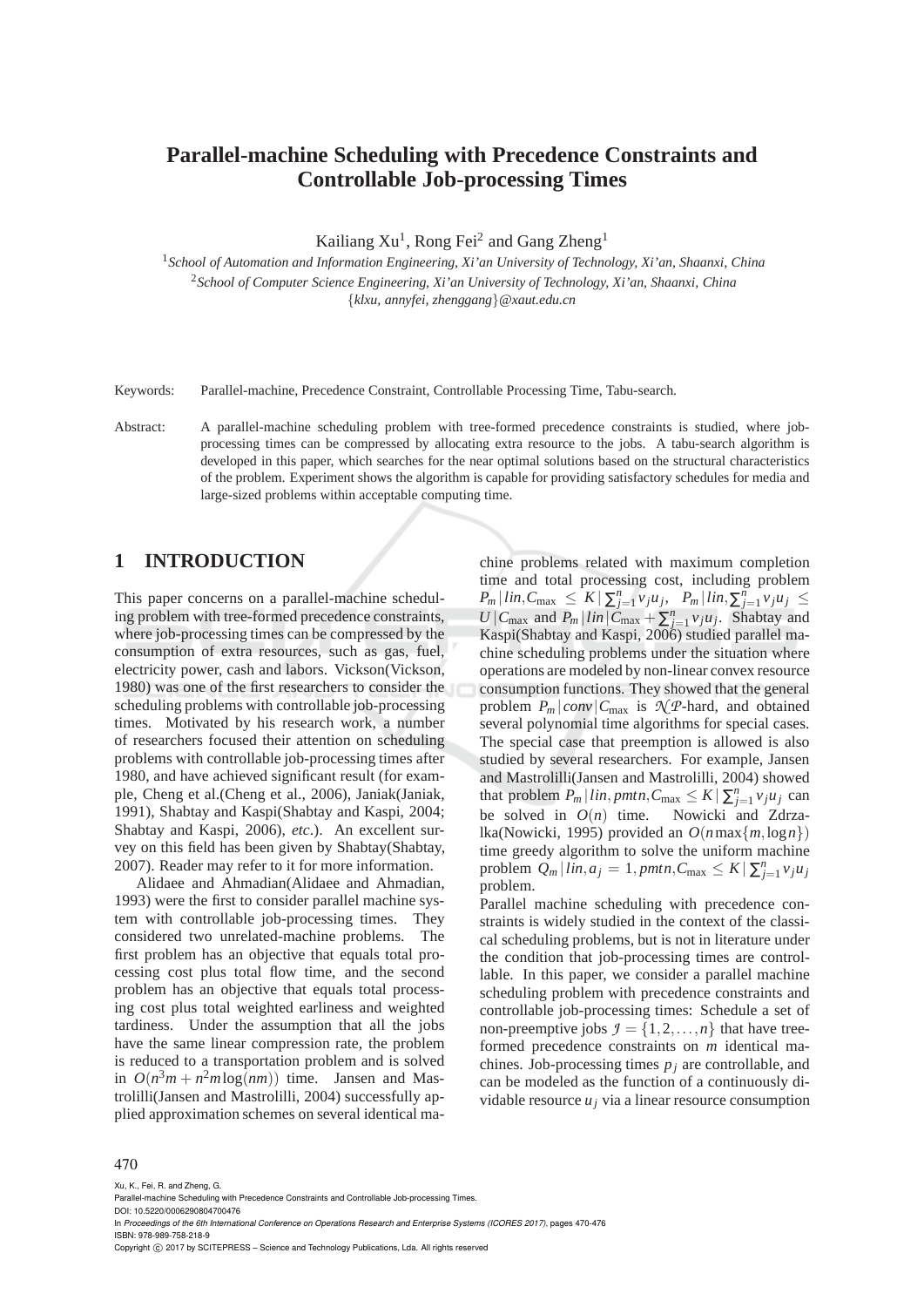function,

$$
p_j(u_j) = \bar{p}_j - \theta_j u_j \qquad 0 \le a_j \le p_j(u_j) \le b_j \le \bar{p}_j \tag{1}
$$

where  $\bar{p}_j$  is the non-compressed job-processing time and  $\theta_j$  is the positive compression rate of job *j*. The objective is to determine the optimal schedule  $S = {\sigma_1, \sigma_2, ..., \sigma_m, p}$ , where  $\sigma_i = {\sigma_i(1), \sigma_i(2), \ldots, \sigma_i(n_i)}$  is the optimal jobprocessing sequence on machine  $i$ , and  $p =$  $\{p_1, p_2, \ldots, p_n\}$  is the optimal job-processing times, such that the makespan of the jobs  $(C_{\text{max}} =$  $\max_{j=1}^{n} C_j$  will not exceed the required deadline *K*, and the total resource consumption  $U = \sum_{j=1}^{n} u_j$  is minimized. Using the three-field problem classification introduced by Graham *et al.*(Graham et al., 1979) and extended by Shabtay and Steiner(Shabtay, 2007), our problem can be denoted as  $P_m \mid lin, tree, C_{\text{max}} \leq$  $K \mid \sum_{j=1}^n u_j.$ 

The problem is strongly  $\mathcal{N}$ *P*-hard, which can be observed by the fact that it is still strongly  $\mathcal{N} \mathcal{P}$ hard to find a schedule whose makespan does not exceed deadline *K* when all the job-processing times are compressed to their lower bound  $a_j$ . Unless  $P = \mathcal{N}P$ , it is impossible to find the optimal solution within acceptable computing time for large-scaled problems. Therefore, in this paper we designed a tabu-search algorithm to provide optimal or near optimal solutions for large-scaled problems.

Tabu-search(Glover, 1990) is essentially a metaheuristic method that guides a heuristic local search procedure to explore the solution space beyond local optimality. A large number of successful tabu-search algorithms for scheduling problems can be found in literature (see, e.g., Dell'Amico and Trubian(Dell'Amico and Trubian, 1991), Bilge *et al.*(Bilge, 2004), Venditti *et al.*(Venidtti et al., 2010) and Xu et al.(Xu, 2010)).

# **2 TABU-SEARCH ALGORITHM**

The scheduling algorithm needs to optimize jobprocessing sequence on the machines, as well as the processing times of the jobs. Suppose a jobprocessing sequence on the machines is decided, the optimal job-processing times can be calculated by the network flow method (NFM for convenience) introduced by Fulkerson(Fulkerson, 1961). Therefore, the tabu-search algorithm mainly concerns on searching for the optimal or near optimal job-processing sequences on the machines. In the following part of this section, the detail of the tabu-search algorithm will be discussed, which includes the initial solution generation, the neighborhood generation, the tabu mechanism, and the searching procedure.

## **2.1 The Objective Function**

As the algorithm tries to minimize the resource consumption of the jobs, schedules are evaluated by their total resource consumption *U*. Therefore, the total resource consumption  $U$  is selected as the objective function in the tabu-search algorithm.

#### **2.2 The Initial Solution**

In this paper, the initial solution is constructed by the LTAP (Largest Total Amount Processing time first) method in the following way:

#### **Algorithm 1: The LTAP method for initial solution generation.**

- 1. Have all the job-processing times compressed to their lower bound *a<sup>j</sup>* ;
- 2. Sort jobs by their total amount of processing time, which is calculated by accumulating the processing time of jobs' successors and their own;
- 3. Assign jobs in the list to the machines. Each time, assign the first job in the list according to the following rules:
- (a) If there are one or more machines, where the last processed job is one of the direct predecessors of the job to be assigned, then assign it to the latest ready machine among them;
- (b) Otherwise, assign the job to the earliest ready machine.
- 4. Calculate the optimal processing times of the jobs by NFM.

Since parallel machine scheduling is  $\mathcal{N}$ *P*-hard, it shall be noted that the heuristic algorithm cannot guarantee a feasible initial solution when the deadline is very tight. However, as job-processing times are fully compressed, this method is still acceptable in most practical environment.

### **2.3 Neighborhood Generation**

In each iteration, a number of generated neighboring schedules need be evaluated, which is timeconsuming since objective values are calculated by solving the optimal resource allocation problem. Therefore, it is necessary to reduce neighboring schedules that need be evaluated. Tabu-search follows a so called "aggressive search" principle, that is, the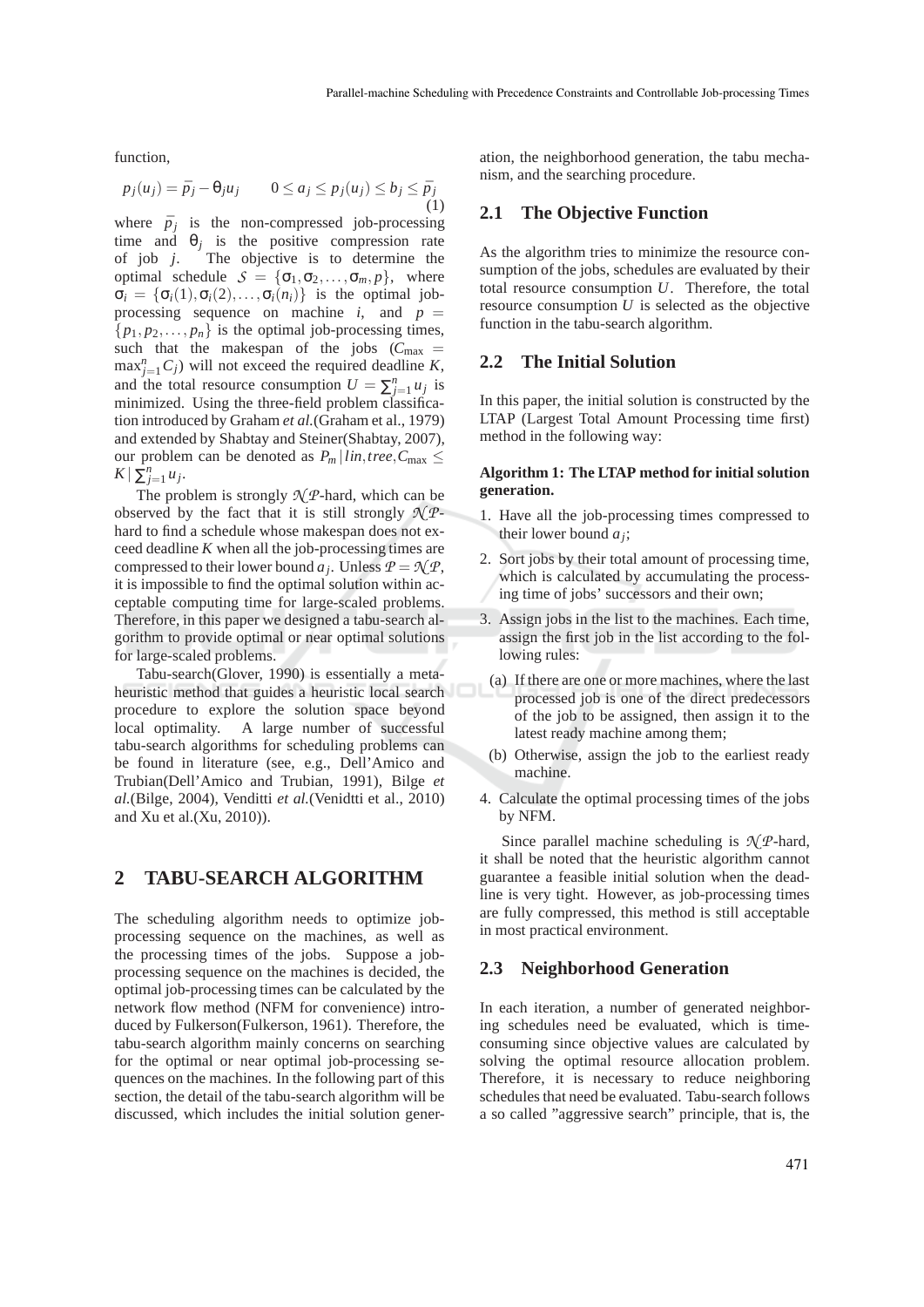best schedule in the neighborhood will always be selected unless it is tabued. Therefore, if an operation leads to a neighboring schedule that is no better than another one, the operation need not be performed. If such dominated schedules can be identified by some simple rules before they are generated and evaluated, much computing time will be saved. In the following part, rules for "promising" neighboring schedules will be discussed based on the structural characteristic of the schedules and operations.

Neighboring schedules are normally generated by insert moves and swap moves. In this paper, insert moves are solely studied in neighborhood generation, which put single jobs to other processing positions either on their current machine or on other machines. As sequence constraint must be obeyed, it is supposed that jobs are always moved to feasible processing positions, such that they will not be processed earlier than their predecessors, or later than successors.

For parallel-machine problems with precedence constraints, critical path method (CPM) calculates the makespan of the jobs(Pinedo, 2012). By this method, jobs are classified as critical jobs and slack jobs. Critical jobs make up critical paths that decide the makespan, while slack jobs have no influence to the makespan. Moreover, it can be observed that  $p_j = b_j$  for every slack job *j*. Therefore, when a slack job is moved to another processing position, the makespan will keep unchanged, if not be increased, which causes the total resource consumption not be reduced. The following lemma states this:

**Lemma 1.** Suppose job *j* is a slack job, then inserting job *j* to any other processing position cannot reduce the total resource consumption.

Therefore, insert moves are performed only on critical jobs.

Apart from this, other structural characteristics of the problem also help to reduce neighboring schedules. As is mentioned, an insert move may put a job to another feasible processing position on its current machine, or put it to another machine. The former operations are named **intra-machine insert moves**, while the latter **inter-machine insert moves**. The two kinds of operations will be discussed in the following.

**Intra-machine Insert Moves.** Suppose job *j* is inserted to another processing position on the same machine. If the processing of job  $j$  is advanced after insertion, it is inserted forward. Otherwise, it is inserted backward. If job *j* is processed immediately before job *i*, it is inserted to the front of job *i*. If job *j* is processed immediately after job *k*, it is inserted to the back of job  $k$  (As Fig.1 shows).



Insert to the front of job  $i$ Figure 1: Intra-machine insert moves.

Suppose job *i*, *j*,*k* are processed on different machines, where job *i* is the direct predecessor and job *k* the direct successor of job *j*. In this case, it is said that job *j* has an emanating constraint to job *k*, and a sinking constraint from job *i*. If the precedence constraint  $i \rightarrow j$  is part of a critical path, job *j* has a critical sinking constraint. If  $j \rightarrow k$  is part of a critical path, then job *j* has a critical emanating constraint (As Fig.2 shows).



Figure 2: Critical sinking constraint and emanating constraint.

**Lemma 2.** Suppose job *j* has a critical emanating IGY PUBL constraint in schedule  $S_1$ . In the neighboring schedule *S*<sup>2</sup> generated by inserting job *j* backward, job *j* still has a critical emanating constraint.

**Lemma 3.** Suppose job *j* has one or more critical sinking constraints in schedule  $S<sub>1</sub>$ . In the neighboring schedule  $S_2$  generated by inserting job  $j$  forward, job *j* still has one or more critical sinking constraints.

**Corollary 1.** Suppose job *j* has no critical sinking constraint in schedule  $S_1$ . In the neighboring schedule *S*<sup>2</sup> generated by inserting job *j* backward, job *j* has no critical sinking constraint.

**Corollary 2.** Suppose job *j* has no critical emanating constraints in schedule  $S<sub>1</sub>$ . In the neighboring schedule *S*<sup>2</sup> generated by inserting job *j* forward, job *j* has no critical emanating constraint.

**Lemma 4.** Suppose there are jobs  $j \prec j+1 \prec ... \prec k$ processed on the same machine in schedule  $S_1$ , where job *j* has no critical sinking constraint, and jobs  $j+1,...,k$  have no critical emanating constraint. In this case, the total resource consumption of the neighboring schedule  $S_2$  generated by inserting job *j* to the back of job *k* is no less than that of *S*1.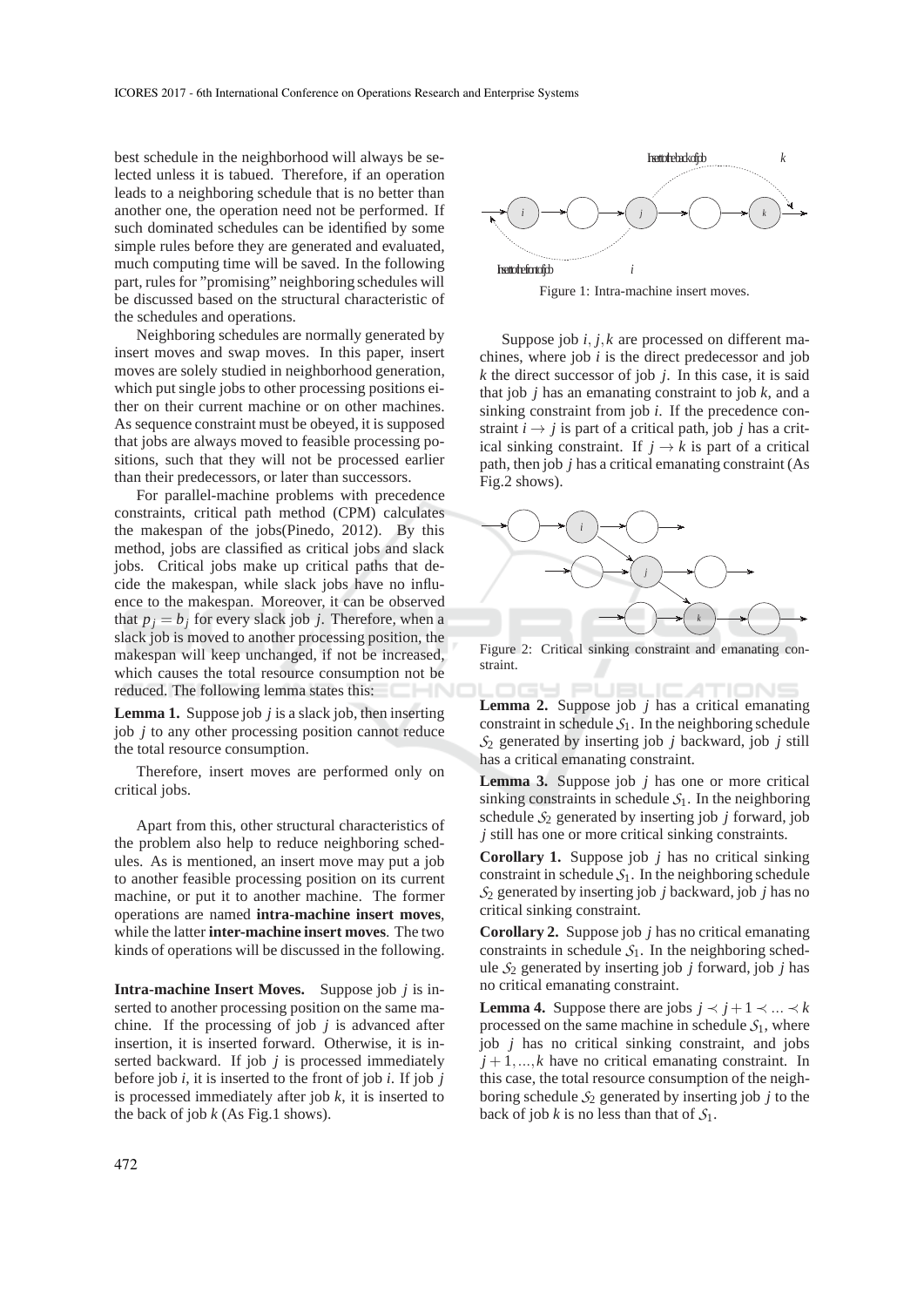*Proof.* (By contradiction) Assume the resource consumption of schedule  $S_2$  is smaller than that of the schedule  $S_1$ , that is,  $U_{S_2} < U_{S_1}$ . Since job *j* has no critical sinking constraint in  $S_1$ , it has no critical sinking constraint in  $S_2$ . Similarly, job  $j + 1, ..., k$  also have no critical emanating constraint in *S*2. Now construct a new schedule  $S_3$ , where all the job-processing times are the same as those in  $S_2$ , and job *j* is moved to its original position in  $S<sub>1</sub>$ . It can be easily observed that the makespan of  $S_3$  is no larger than *K*. Now generate a new schedule *S*<sup>4</sup> by optimizing the job-processing times of  $S_3$ . Obviously, there is  $U_{S_4} \leq U_{S_3}$ . However, since schedule  $S_4$  is exactly the same as  $S_1$ , it causes a contradiction. The lemma is proved.  $\Box$ 

**Lemma 5.** Suppose there are jobs  $i \prec ... \prec j-1 \prec j$ processed on the same machine in schedule  $S_1$ , where job *j* has no critical emanating constraint, and jobs  $i, \ldots, j - 1$  have no critical sinking constraint. In this case, the total resource consumption of the neighboring schedule  $S_2$  generated by inserting job *j* to the front of job *i* is no less than that of  $S_1$ .

Suppose there are job *j* and job *k* processed on different machines, where job *k* may or may not be the successor of job *j*. Because of the precedence constraints, when job *j* is inserted backward, job *k* must be processed after job *j* is completed. In this case, it is said that job *j* has an emanating constraint path to job *k*. In the similar way, it can also be defined that job *j* has a sinking constraint path from job *i*.

**Lemma 6.** Suppose there are job  $j \prec j+1 \prec ... \prec k$ on the same machine in schedule  $S_1$ , where job  $k$ has a critical emanating constraint to job *l*, while other jobs have no critical emanating and sinking constraint. Suppose job *j* has an emanating constraint path to job *l*. In this case, the total resource consumption of the neighboring schedule  $S_2$  generated by inserting job *j* to the back of job *k* is no less than that of *S*1.

*Proof.* (By contradiction) Assume the resource consumption of schedule  $S_2$  is smaller than that of the schedule  $S_1$ , that is,  $U_{S_2} < U_{S_1}$ . Suppose job *j* has a direct successor job *i* processed on another machine (As Fig.6 shows). It can be easily seen that job *j* has a critical emanating constraint to job *i*, and no critical sinking constraint in schedule  $S_2$ . It can also be seen that job  $j + 1, ..., k$  have no critical emanating constraint in schedule  $S_2$ . Now construct a new schedule *S*3, where all the job-processing times are the same as those in  $S_2$ , and job *j* is moved to its original position in  $S<sub>1</sub>$ . It can be easily observed that the makespan of  $S_3$  is no larger than *K*. Now generate a new schedule  $S_4$  by optimizing the job-processing times of  $S_3$ . Obviously, there is  $U_{\mathcal{S}_4} \leq U_{\mathcal{S}_3}$ . However, since schedule

 $S_4$  is exactly the same as  $S_1$ , it causes a contradiction. The lemma is proved.  $\Box$ 

**Lemma 7.** Suppose there are job  $j \prec j+1 \prec ... \prec k$ on the same machine in schedule  $S_1$ , where job  $k$ has a critical emanating constraint to job *l*, while other jobs have no critical emanating and sinking constraint. Suppose job *j* has an emanating constraint path to job *l*. In this case, the total resource consumption of the neighboring schedule  $S_2$  generated by inserting job *j* to the back of job *k* is no less than that of *S*1.

Based on the above analysis, a set of rules for intra-machine insert moves are deduced in the following:

- 1. Job *j* has no critical emanating and sinking constraint.
	- (a) It can be inserted to the back of job *k*, if job *k* is the first job with a critical emanating constraint, and job *j* has no emanating constraint path to the direct successor of job *k*;
	- (b) It can be inserted to the front of job *i*, if job *i* is the first job with a critical sinking constraint, and job *j* has no sinking constraint path from the direct predecessor of job *i*.
- 2. Job *j* only has critical sinking constraint. It can be inserted to the back of the first job *k* with a critical sinking constraint.
- 3. Job *j* only has critical emanating constraint. It can be inserted to the front of the first job *i* with one or more critical emanating constraints.
- 4. Job *j* has critical sinking and emanating constraint. No intra-machine insert move shall be performed with it.

**Inter-machine Insert Moves.** Suppose there are job *i* and job *j* processed adjacently on the same machine, and job *i* or job *j* will be inserted to another machine. If job *i* is the predecessor of job *j*, the precedence constraint  $i \prec j$  still exists after the operation. If not, the constraint will be eliminated. It can be observed, when a job is inserted to other machines, if no such precedence constraint can be eliminated, the resource consumption of the neighboring schedules will certainly not be reduced. Therefore, a job *j* can be inserted to other machines only if it satisfies one of the following conditions:

- 1. Job *j* is processed immediately after job *i* on the same machine, while job *i* is not a predecessor of job *j*;
- 2. Job *j* is processed immediately before job *k* on the same machine, while job *k* is not the successor of job *j*.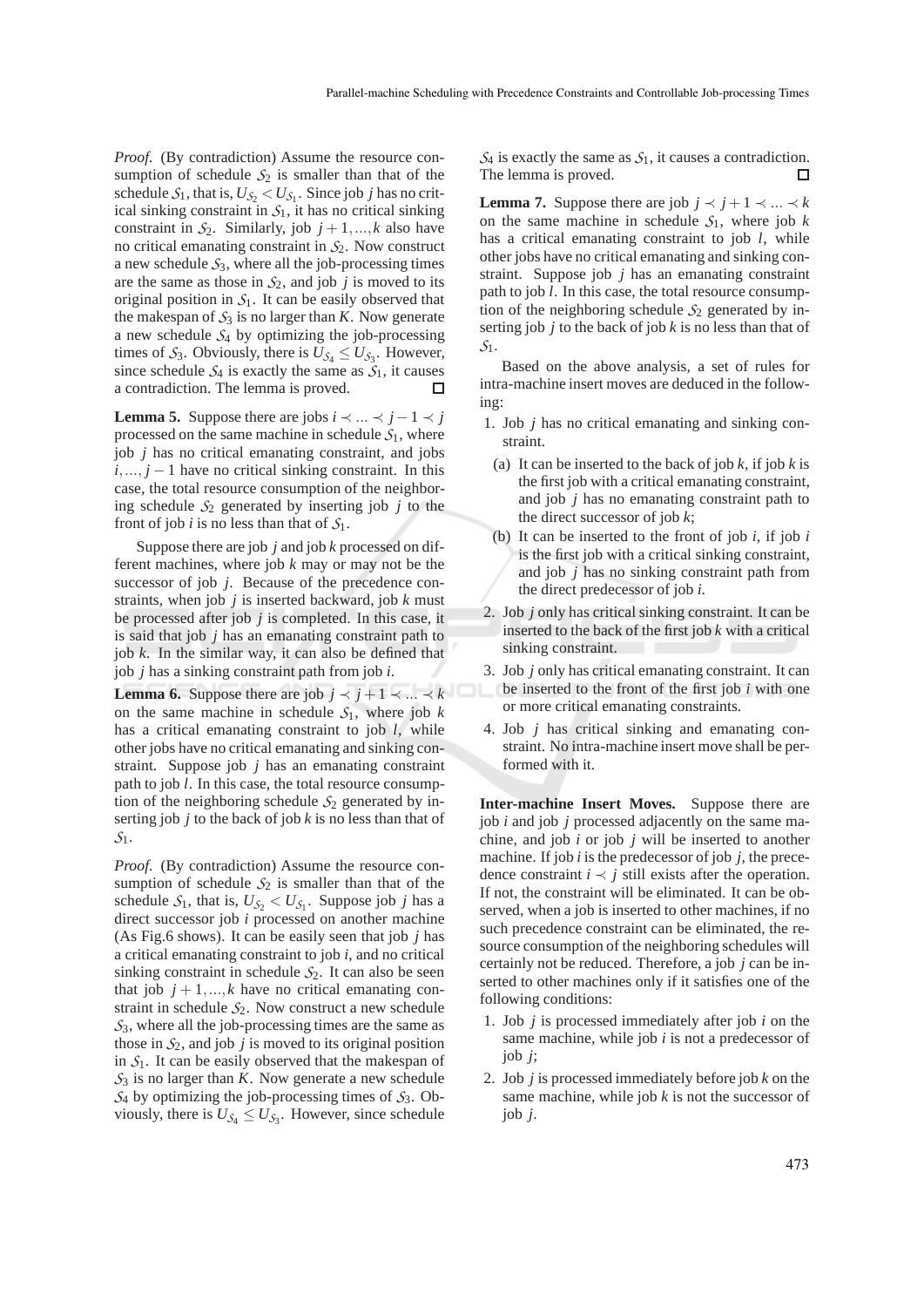

Figure 3: The illustration of lemma 6: (a) Schedule  $S_1$ ; (b) Schedule  $S_2$ .

Otherwise, the operation should not be performed.

When job *j* is inserted to another machine *m*, it is first inserted to the earliest feasible processing position, and its optimal resource allocation is calculated. After that, it is inserted to other feasible positions using intra-machine insert moves, until the best processing position is determined, which will be recorded as the neighboring schedule generated by inserting job *j* to machine *m*.

## **2.4 The Tabu Mechanism**

Tabu mechanism helps the searching procedure avoid being trapped in the local minimum. Typically, a list of mutations, which the procedure is not allow to make, is kept at any stage of the searching. Every time a mutation is made in the current schedule, the *reversed* mutation is entered at the top of tabulist, while all other entries are pushed down one position and the bottom entry is deleted. In this paper, the schedule is modified by two kinds of moves, so the tabu-list needs to store them in different ways:

- 1. Intra-machine insert moves: When a selected schedule is generated by an intra-machine insert move performed on job *j*, the corresponding tabulist entry is recorded as  $(i, j)$ , where *i* is the job (may possibly be dummy) that is processed immediately before job *j* before the move is performed. Therefore, any intra-machine insert move that results in job *j* processed immediately after job *i* will be tabued.
- 2. Inter-machine insert moves: Suppose a schedule is generated by inserting job *j* from machine *m* to another machine. The tabu-list entry is recorded as  $(j, m)$ , such that any inter-machine insert move that results in job *j* processed on machine *m* will be tabued.

## **2.5 The Tabu-search Algorithm**

Based on the above discussion, the tabu-search algorithm is designed and presented in the following. The algorithm contains two input parameters that need be decided by users, which are:

- **MaxIter**: The algorithm stops when the objective function cannot be further improved after a number of iterations, defined by parameter MaxIter;
- **TabuDepth**: The maximum number of tabu entries that the tabu list contains, which is normally set between 6 and 10.

The tabu-search algorithm is formally stated as follows:

#### **Algorithm 2: The tabu-search algorithm.**

- 1. Have job-processing times compressed to their lower bound  $a_j$ , and schedule jobs by LTAP method. If the makespan is no larger than the deadline *K*, calculate the optimal job-processing times, and let the result be the initial solution.
- 2. Generate the initial solution by LTAP method. Let  $IterCounter = 0$ :
- 3. Improve the initial solution using insert moves:
	- 1. Generate neighboring schedules for every critical job using insert moves alone;
	- 2. Select among them the one with the smallest objective function value. If there are more than one such schedules, select one randomly;
	- 3. If the selected schedule is better than the current schedule, or the operation is not tabued, let the schedule replace the current schedule. Otherwise, remove the schedule from the neighborhood, and repeat Step 2.2;
	- 4. If the solution is improved, let IterCounter  $= 0$ . Otherwise, let IterCounter = IterCounter + 1;
	- 5. If IterCounter > MaxCntInst, go to Step 3;
	- 6. If the objective function value of the solutions keeps unchanged over MaxCntObj times, push the objective function value of the selected schedule into the tabu-list. Otherwise, push the reversed operation that leads to the selected schedule into the tabu-list. Go to Step 2.1.
- 4. Select the best schedule obtained so far as the current schedule. Clear the tabu-list. Let  $IterCounter = 0$ :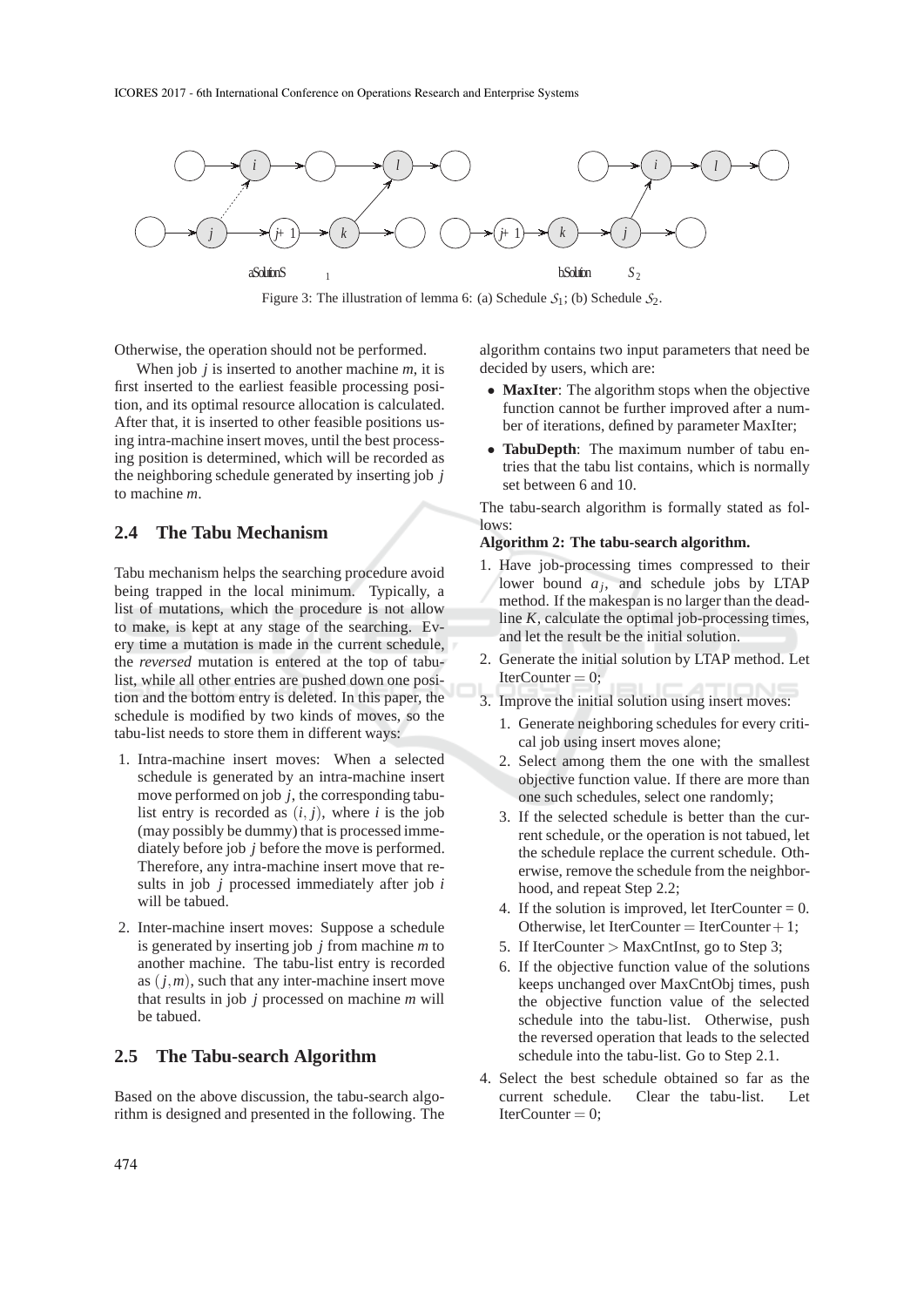- 5. Improve the current solution using insert and swap moves:
	- 1. Generate neighboring schedules for every critical job using insert moves and swap moves. If a schedule that is better than the current schedule is generated, then go to Step 4.2 directly;
	- 2. Select among them the one with the smallest objective function value. If there are more than one such schedules, select one randomly;
	- 3. If the selected schedule is better than the current schedule, or the operation is not tabued, let the schedule replace the current schedule. Otherwise, remove the schedule from the neighborhood, and repeat Step 4.2;
	- 4. If the solution is improved, let IterCounter  $= 0$ . Otherwise, let IterCounter = IterCounter + 1;
	- 5. If IterCounter > MaxCntSwp, go to Step 5;
	- 6. If the objective function value of the solutions keeps unchanged over MaxCntObj times, push the objective function value of the selected schedule into the tabu-list. Otherwise, push the reversed operation that leads to the selected schedule into the tabu-list. Go to Step 4.1.
- 6. Select the best schedule obtained so far as the solution, and exit.

# **3 NUMERICAL EXPERIMENT**

A set of numerical experiments were performed in this section. The algorithm is implemented in C++ and is capable for parallel computing. The experiments were carried out on a personal computer with an Intel i7-2600 CPU with 4 cores and 8 independent threads. The algorithm was tested on problem instances generated by following method:

- 1. The minimum processing time *a<sup>j</sup>* of the jobs are distributed randomly between [10, 50]. The maximum processing time  $b_j = a_j + \delta_j$ , where  $\delta_j$  is also distributed between [10, 50];
- 2. The compression rate  $\theta_j$  is distributed between [0.5, 1.5];
- 3. Each job has some predecessors, the number of them is distributed between [0, 5];
- 4. The maximum depth of the precedence tree is 5.

Because jobs are generated randomly, their number in each problem instance is different. For each instance, jobs are processed on 10 machines first, then on 25 machines. After the initial schedule is determined, a minimum makespan  $T_{\text{min}}$  is calculated with all the job-processing times  $p_j = a_j$ , and a maximum makespan  $T_{\text{max}}$  with  $p_j = b_j$ . The deadline  $K = T_{\text{min}} + (T_{\text{max}} - T_{\text{min}}) * \theta$ , where  $\theta$  is random between [0.3, 0.6].

Because no similar study on this problem is known in literature, the experimental result cannot be compared to other algorithms. Therefore, it is analyzed by comparing the scheduling result against the initial solution, which is shown Table 1 by following columns:

- n, m: The number of the jobs and the machines;
- Init, Rst: The resource consumption of the initial solution and that of the scheduling result;
- Imp: The improvement of the scheduling result against the initial solution, calculated as

$$
Imp = \frac{Rst}{Init} 100\%
$$

- Rst Time: The computing time when the best scheduling result is found;
- Total Time: The total computing time of the scheduling procedure.

The experimental result shows the heuristic initial solutions are significantly improved by the tabusearch algorithm. For most problem instances with job number around 200, the best scheduling results can be obtained normally within 60 minutes. Moreover, as the searching procedure is performed in parallel, the computing time can be easily reduced by using more powerful computers. Therefore, the algorithm is capable for providing satisfactory solutions for media and large-scaled problems within acceptable computing time.

# **4 SUMMARY**

A parallel-machine scheduling problem is considered in this paper, where job-processing times can be compressed by allocating extra resource to the jobs. A tabu-search algorithm is designed to optimize jobprocessing sequence and processing times, such that the makespan does not exceed deadline *K*, while the total resource consumption can be minimized. Experiment shows the algorithm is capable for providing satisfactory near optimal solutions for media and large-scaled problems.

## **ACKNOWLEDGEMENTS**

This paper is supported by the National Natural Science Foundation of China (No.61203183), and by CERNET Innovation Project (NGII20161201).